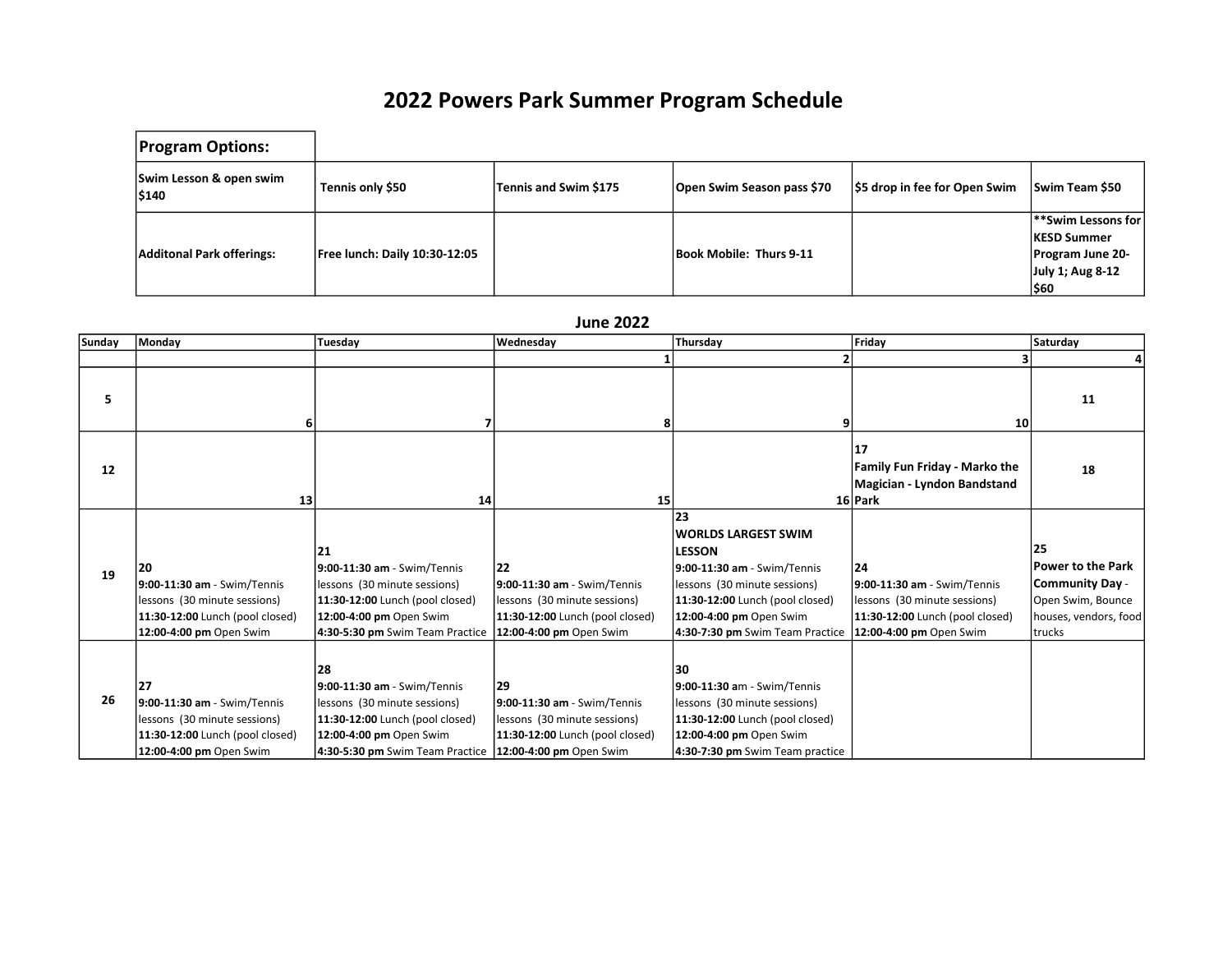| 2022<br>July |  |
|--------------|--|
|--------------|--|

| <b>JUIY ZUZZ</b> |                                                                                                                                                              |                                                                                                                                                                                                    |                                                                                                                                                           |                                                                                                                                                                                                                   |                                                                                                                                 |                                |
|------------------|--------------------------------------------------------------------------------------------------------------------------------------------------------------|----------------------------------------------------------------------------------------------------------------------------------------------------------------------------------------------------|-----------------------------------------------------------------------------------------------------------------------------------------------------------|-------------------------------------------------------------------------------------------------------------------------------------------------------------------------------------------------------------------|---------------------------------------------------------------------------------------------------------------------------------|--------------------------------|
|                  |                                                                                                                                                              |                                                                                                                                                                                                    |                                                                                                                                                           |                                                                                                                                                                                                                   | 9:00-11:30 am - Swim/Tennis<br>lessons (30 minute sessions)<br>11:30-12:00 Lunch (pool closed)<br>12:00-4:00 Open Swim          | 12                             |
| 3                | 4<br><b>HOLIDAY -</b><br><b>POOL CLOSED</b><br>Independence Day                                                                                              | 5<br>9:00-11:30 am - Swim/Tennis<br>lessons (30 minute sessions)<br>11:30-12:00 pm Lunch (pool<br>closed)<br>12:00-4:00 pm Open Swim<br>4:30-5:30 pm Swim Team Practice                            | 9:00-11:30 am - Swim/Tennis<br>lessons (30 minute sessions)<br>11:30-12:00 Lunch (pool closed)<br>12-2 - KESD Summer Program<br>2:00-4:00 pm Open Swim    | 9:00-11:30 am - Swim/Tennis<br>lessons (30 minute sessions)<br>11:30-12:00 Lunch (pool closed)<br>12-2 - KESD Summer Program<br>2:00-4:00 pm Open Swim<br>4:30-7:30 pm Swim Team Practice                         | 18<br>9:00-11:30 am - Swim/Tennis<br>lessons (30 minute sessions)<br>11:30-12:00 Lunch (pool closed)<br>12:00-4:00 pm Open Swim | <b>Burklyn Arts Fair</b>       |
| 10               | 11<br>9:00-11:30 am - Swim/Tennis<br>lessons (30 minute sessions)<br>11:30-12:00 Lunch (pool closed)<br>12-2 - KESD Summer Program<br>2:00-4:00 Open Swim    | 12<br>9:00-11:30 am - Swim/Tennis<br>lessons (30 minute sessions)<br>11:30-12:00 Lunch (pool closed)<br>12-2 - KESD Summer Program<br>2:00-4:00 Open Swim<br>4:30-5:30 Swim Team Practice          | 13<br>9:00-11:30 am - Swim/Tennis<br>lessons (30 minute sessions)<br>11:30-12:00 Lunch (pool closed)<br>12-2 - KESD Summer Program<br>2:00-4:00 Open Swim | 14<br>9:00-11:30 am - Swim/Tennis<br>lessons (30 minute sessions)<br>11:30-12:00 Lunch (pool closed)<br>12-2 - KESD Summer Program<br>2:00-4:00 Open Swim<br>4:30-7:30 pm Swim Team Meet<br>(Bethlehem Town Pool) | 15<br>9:00-11:30 am - Swim/Tennis<br>lessons (30 minute sessions)<br>11:30-12:00 Lunch (pool closed)<br>12:00-4:00 Open Swim    | 16<br><b>Stars and Stripes</b> |
| 17               | 18<br>9:00-11:30 am - Swim/Tennis<br>lessons (30 minute sessions)<br>11:30-12:00 Lunch (pool closed)<br>12-2 - KESD Summer Program<br>2:00-4:00 pm Open Swim | 19<br>9:00-11:30 am - Swim/Tennis<br>lessons (30 minute sessions)<br>11:30-12:00 Lunch (pool closed)<br>12-2 pm - KESD Summer Program<br>2:00-4:00 pm Open Swim<br>4:30-5:30 pm Swim Team Practice | 20<br>9:00-11:30 am - Swim/Tennis<br>lessons (30 minute sessions)<br>11:30-12:00 Lunch (pool closed)<br>12-2 - KESD Summer Program<br>2:00-4:00 Open Swim | 21<br>9:00-11:30 am - Swim/Tennis<br>lessons (30 minute sessions)<br>11:30-12:00 Lunch (pool closed)<br>12-2 - KESD Summer Program<br>2:00-4:00 Open Swim<br>4:30-7:30 pm Swim Team Meet<br>(travel)              | 22<br>9:00-11:30 am - Swim/Tennis<br>lessons (30 minute sessions)<br>11:30-12:00 Lunch (pool closed)<br>12:00-4:00 Open Swim    | 23                             |
| 24               | 25<br>9:00-11:30 am - Swim/Tennis<br>lessons (30 minute sessions)<br>11:30-12:00 Lunch (pool closed)<br>12-2 - KESD Summer Program<br>2:00-4:00 Open Swim    | 26<br>9:00-11:30 am - Swim/Tennis<br>lessons (30 minute sessions)<br>11:30-12:00 Lunch (pool closed)<br>12-2 pm - KESD Summer Program<br>2:00-4:00 pm Open Swim<br>4:30-5:30 pm Swim Team Practice | 27<br>9:00-11:30 am - Swim/Tennis<br>lessons (30 minute sessions)<br>11:30-12:00 Lunch (pool closed)<br>12-2 - KESD Summer Program<br>2:00-4:00 Open Swim | 28<br>9:00-11:30 am - Swim/Tennis<br>lessons (30 minute sessions)<br>11:30-12:00 Lunch (pool closed)<br>12-2 - KESD Summer Program<br>2:00-4:00 Open Swim<br>4:30-7:30 pm Swim Team Meet<br>(Powers Park)         | 29<br>9:00-11:30 am - Swim/Tennis<br>lessons (30 minute sessions)<br>11:30-12:00 Lunch (pool closed)<br>12:00-4:00 Open Swim    | 30                             |
| 31               |                                                                                                                                                              |                                                                                                                                                                                                    |                                                                                                                                                           |                                                                                                                                                                                                                   |                                                                                                                                 |                                |